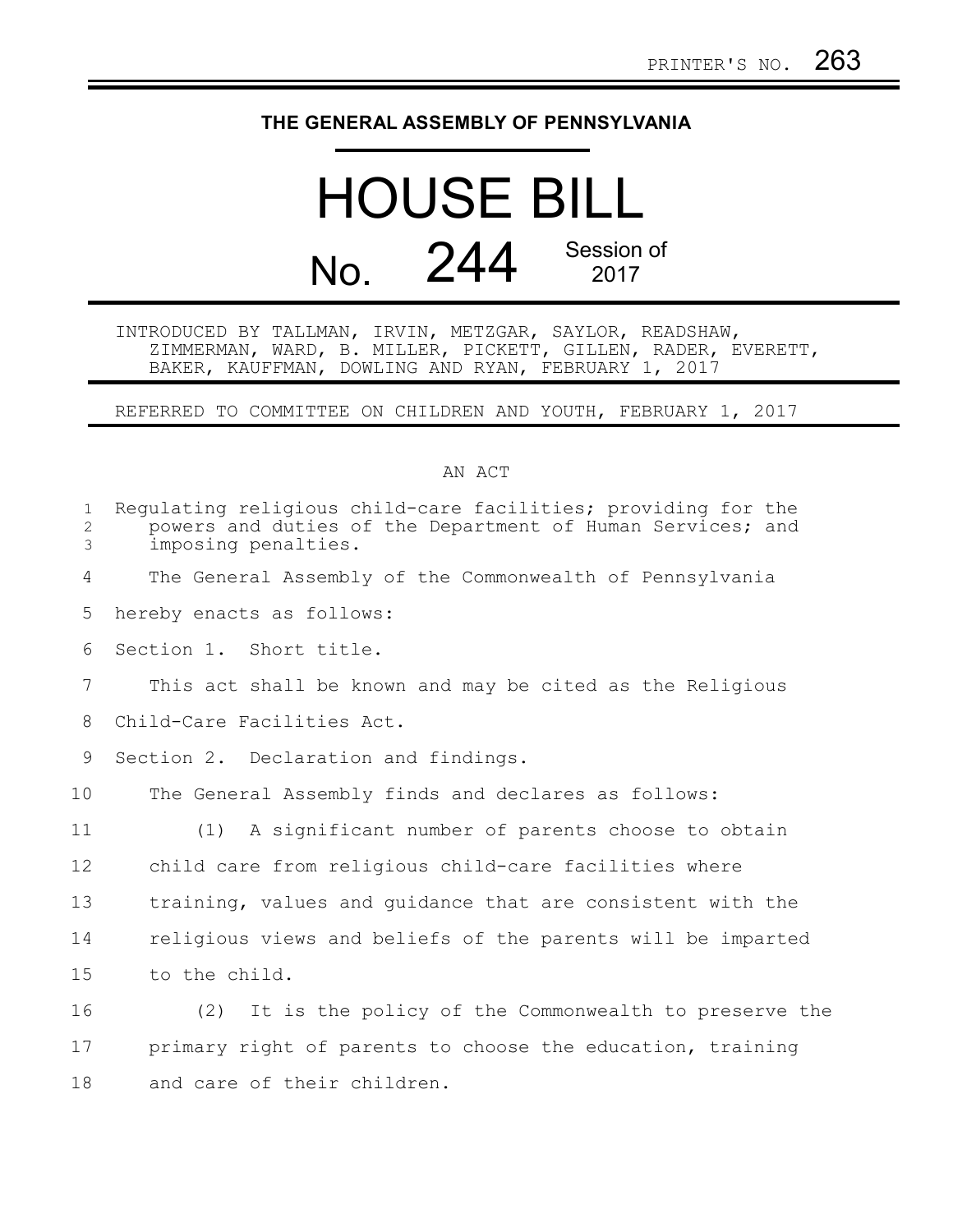(3) Nonprofit religious child-care facilities believe the provision of child care at a reasonable cost to parents to be part of their religious mission to assist parents in the care and upbringing of their children. 1 2 3 4

(4) Because of the religious nature of such facilities, it is the policy of the Commonwealth to refrain from subjecting them to unnecessary regulation and undue governmental intrusion, particularly in religiously sensitive areas relating to the selection of employees, program content and guidance. 5 6 7 8 9 10

(5) At the same time, the Commonwealth has a duty to protect the health and safety of children whose parents choose to utilize religious child-care services by assuring that religious child-care providers comply with minimum health and safety requirements. 11 12 13 14 15

(6) It is the intent of the General Assembly to balance these interests in protecting parental choice, religious freedom and child safety at religious child-care facilities by enacting the following provisions to govern the operation of religious child-care facilities. 16 17 18 19 20

Section 3. Definitions. 21

The following words and phrases when used in this act shall have the meanings given to them in this section unless the context clearly indicates otherwise: 22 23 24

"Aide." An individual who: 25

(1) assists in the provision of care for children at a facility; 26 27

(2) is at least 16 years of age; 28

(3) has had at least 12 hours of child-care orientation on facility procedures; 29 30

20170HB0244PN0263 - 2 -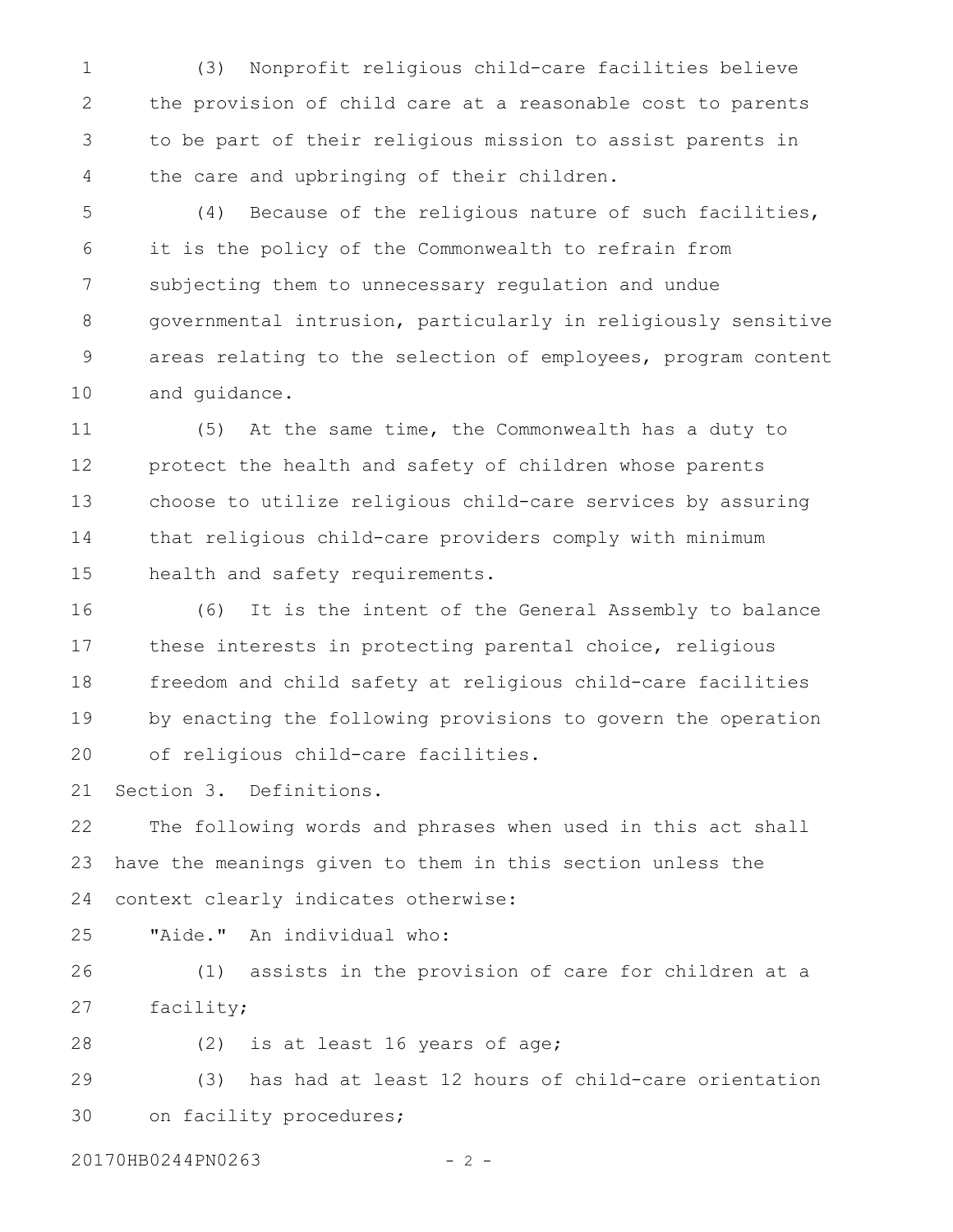(4) has completed general first aid and fire safety training; and (5) is directly supervised by a primary caregiver or director. "Caregiver." An individual who provides child-care services to children at a facility. "Child care." Care in lieu of parental care given for part of the 24-hour day to children under 16 years of age away from their own homes. "Department." The Department of Human Services of the Commonwealth. "Direct supervision." Oversight of an individual by a supervisor who: (1) is onsite; (2) knows the whereabouts of the supervised individual; and (3) is responsible for the proper execution of the supervised individual's duties, regardless of whether the supervisor is physically present with the supervised individual at all times. "Director." An individual who: (1) is in charge of a facility; (2) is at least 21 years of age; (3) has completed a program of instruction in general first aid training, including instruction in childhood injury prevention and infectious diseases; and (4) has had fire safety training and at least 1,040 hours of experience in teaching or working with children. "Filing religious child-care facility." A religious childcare facility other than a nonfiling religious child-care 1 2 3 4 5 6 7 8 9 10 11 12 13 14 15 16 17 18 19 20 21 22 23 24 25 26 27 28 29 30

20170HB0244PN0263 - 3 -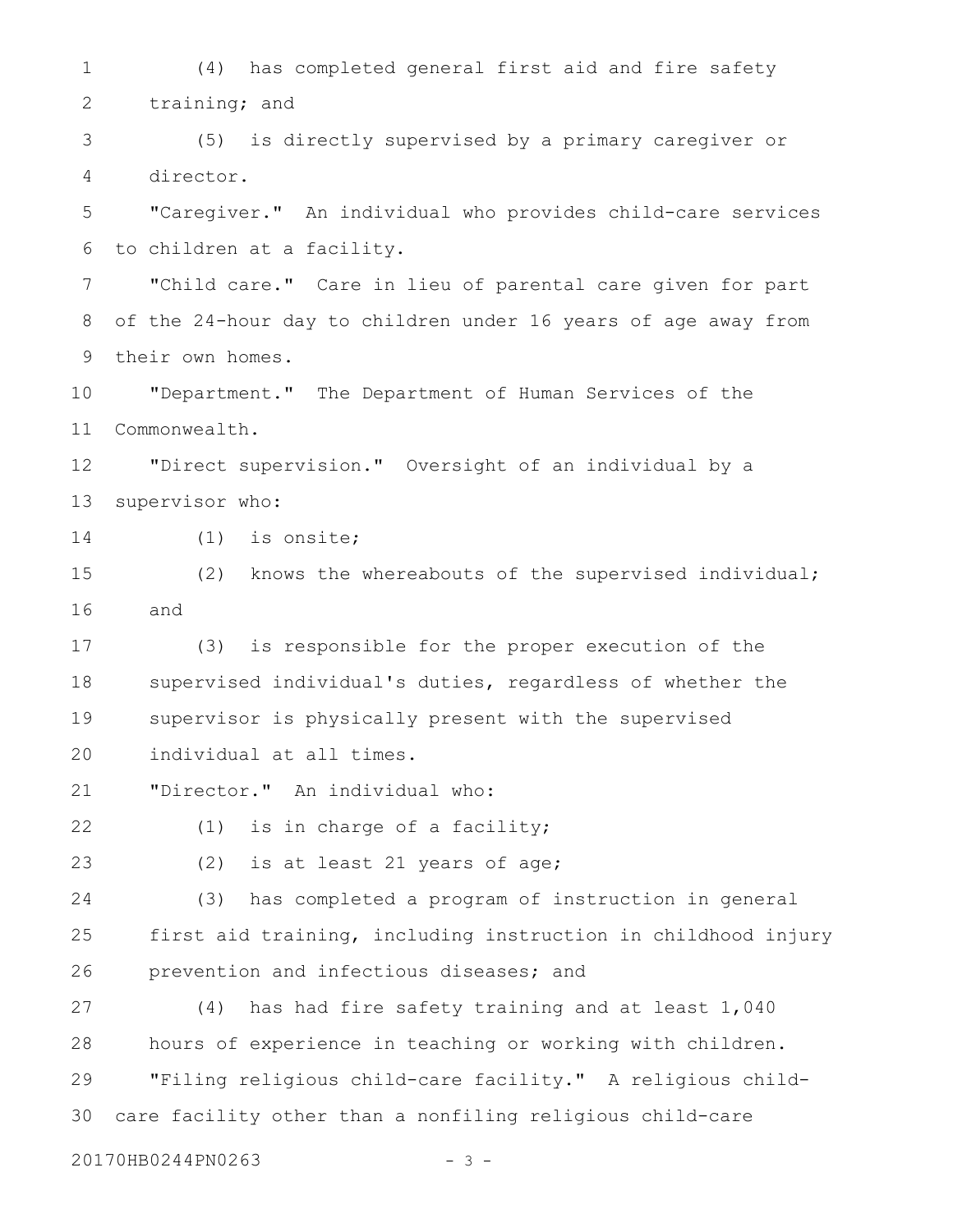facility. 1

"Nonfiling religious child-care facility." A religious child-care facility which provides child care: 2 3

(1) for children who are two years seven months of age and older and who are enrolled in a school which is a nonpublic nonlicensed school that has elected to file an affidavit as described in section 1327(b) of the act of March 10, 1949 (P.L.30, No.14), known as the Public School Code of 1949; 4 5 6 7 8 9

(2) for children who are two years seven months of age and older who are enrolled in before-school or after-school programs or summer school programs offered by nonpublic nonlicensed schools which have elected to file an affidavit as described in section 1327(b) of the Public School Code of 1949; 10 11 12 13 14 15

16

(3) to fewer than four children;

(4) to children while their parents are on the premises during religious instruction or during other youth activities sponsored by religious entities; or 17 18 19

(5) free of charge. 20

"Primary caregiver." An individual who: 21

(1) is responsible for the daily care of children at a facility; 22 23

(2) is at least 18 years of age; 24

(3) has had general first aid and fire safety training; and 25 26

(4) has had at least 520 hours of experience in teaching or working with children. 27 28

"Religious child-care facility." A premises: 29

(1) that is operated or controlled or supervised by a 20170HB0244PN0263 - 4 -30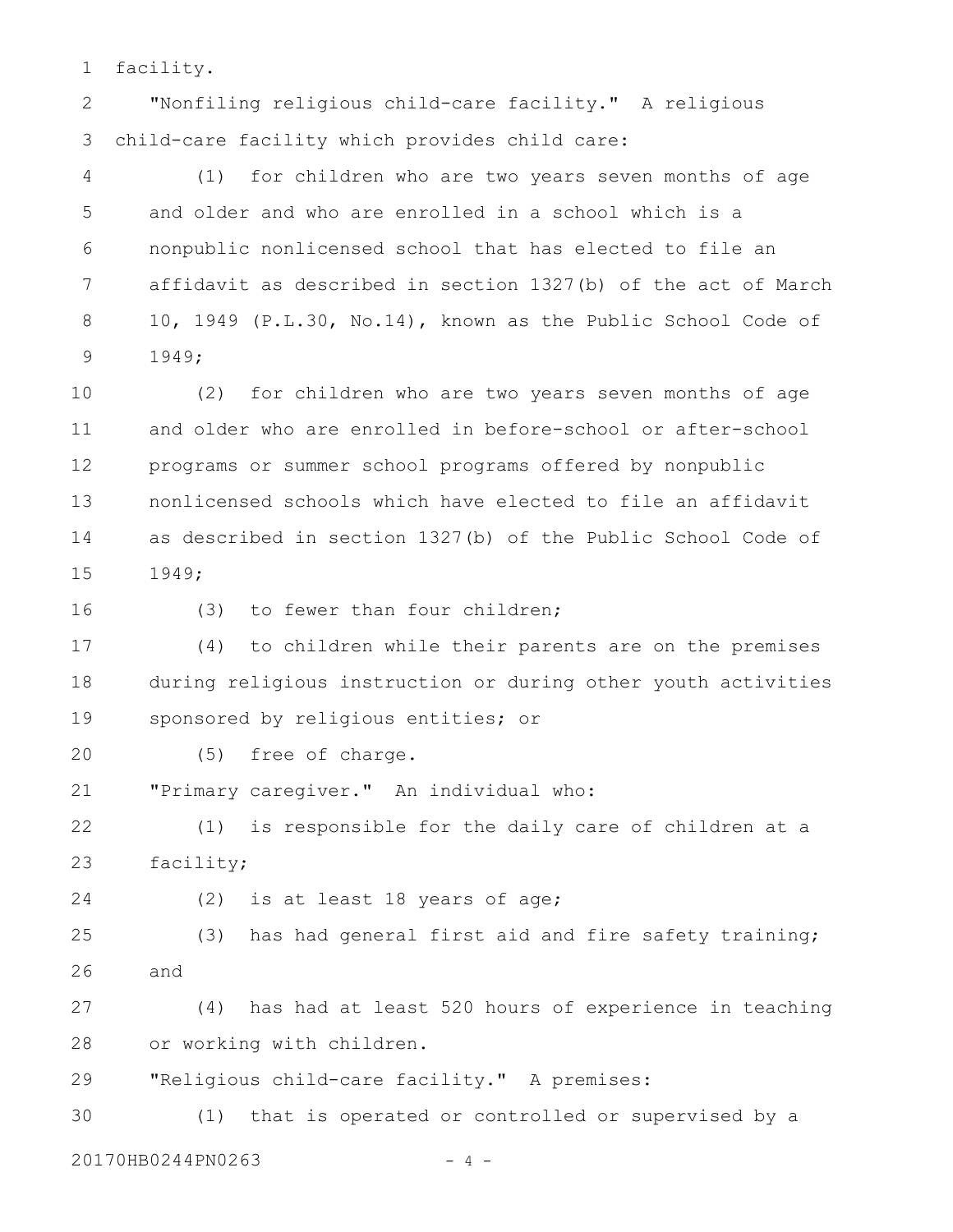bona fide church, association of churches or other religious body that is exempt from taxation under section  $501(c)$  (3) of the Internal Revenue Code of 1986 (Public Law 99-514, 26 U.S.C. § 1 et seq.); and 1 2 3 4

(2) in which child care is provided as part of the religious mission of the church, association of churches or other religious body. 5 6 7

"Staff person." An individual who may be counted for purposes of compliance with the staff-to-child ratios required by this act. The term includes a director, primary caregiver or aide and may also include an individual who meets those qualifications but does not receive pay for the individual's services. 8 9 10 11 12 13

Section 4. Duties of filing religious child-care facilities. (a) Fire safety requirements.-- 14 15

(1) A filing religious child-care facility shall comply with applicable State and local fire safety requirements, shall adopt a written plan for emergency evacuation, conduct a fire drill at least every 60 days and keep a written record thereof on file at the facility. 16 17 18 19 20

(2) The filing religious child-care facility shall ensure that children are able to evacuate the entire building into a public thoroughfare or to a fire-safe area within two and one-half minutes, unless a fire safety expert has specified in writing that a longer evacuation time is safe. (b) Compliance with other laws.--A filing religious childcare facility shall comply with applicable State laws relating to health and safety promulgated by the Department of Agriculture, the Department of Environmental Protection, the Department of Health, the Department of Labor and Industry and 21 22 23 24 25 26 27 28 29 30

20170HB0244PN0263 - 5 -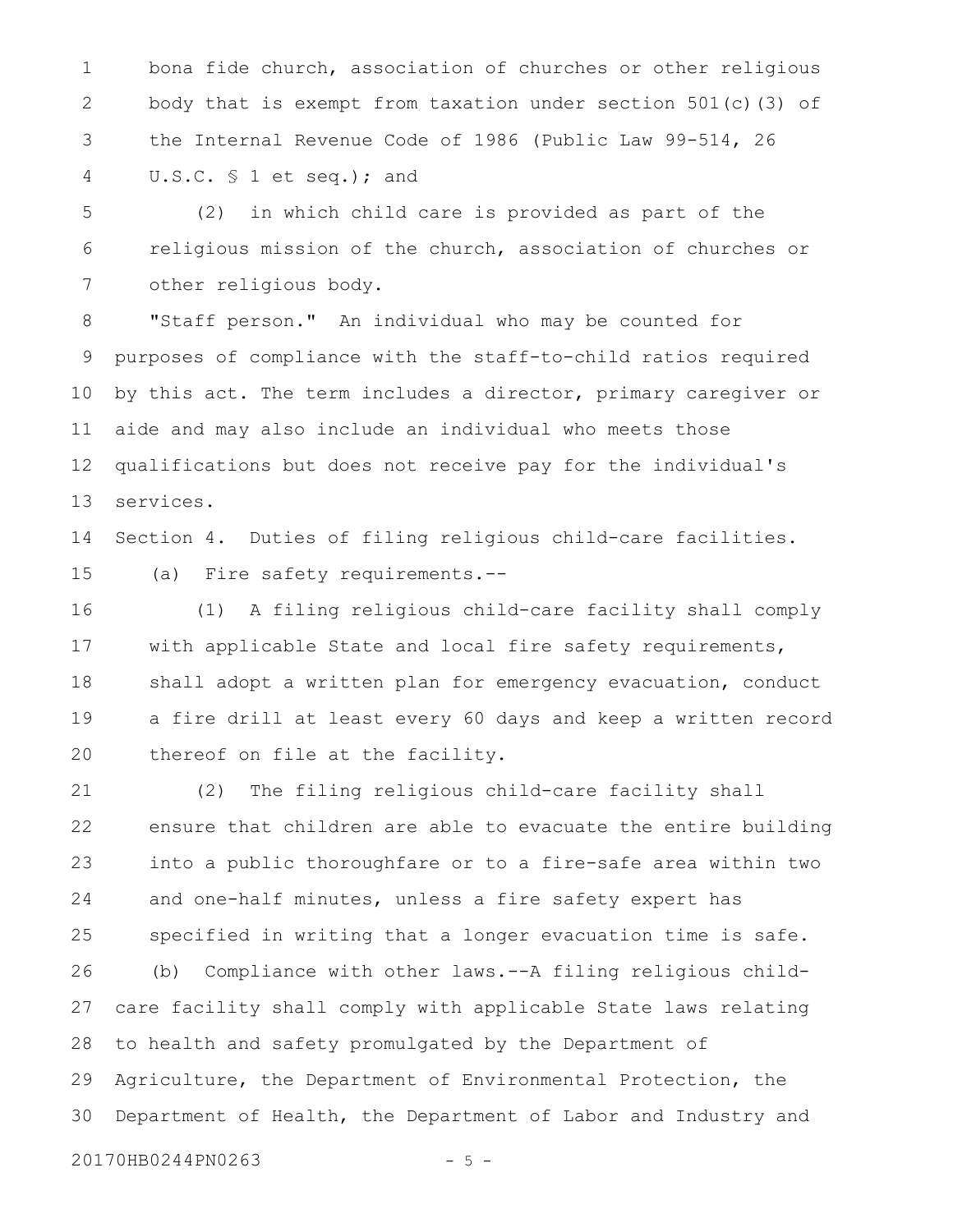the Department of Transportation and shall maintain an approved first aid kit for emergency treatment that is readily available to staff. 1 2 3

(c) Parental right of access.--A filing religious child-care facility shall allow a parent or guardian of a child for whom it provides care to have access, without prior notice, to the facility during normal hours of operation or whenever the child is in the care of a provider unless a court of competent jurisdiction has limited the parental right of access to the child and a copy of the court order is on file at the facility. (d) Child Protective Services Law.--A filing religious child-care facility shall comply with applicable provisions of 23 Pa.C.S. Ch. 63 (relating to child protective services), including requirements for obtaining criminal background and child abuse checks for employees and for reporting child abuse. (e) Staffing.-- 4 5 6 7 8 9 10 11 12 13 14 15 16

(1) When children are in care at a filing religious child-care facility, the facility shall have one or more persons who hold a current certificate of completion of pediatric first aid training. The pediatric first aid training must include choke-saving and rescue breathing techniques. 17 18 19 20 21 22

(2) When a physician of a child in care at a filing religious child-care facility has determined that the child is at increased risk of needing cardiopulmonary resuscitation (CPR), at least one person at the facility must hold a current certificate of completion of training in infant and child CPR. 23 24 25 26 27 28

(3) A filing religious child-care facility shall provide one staff person for every four children who are from birth 29 30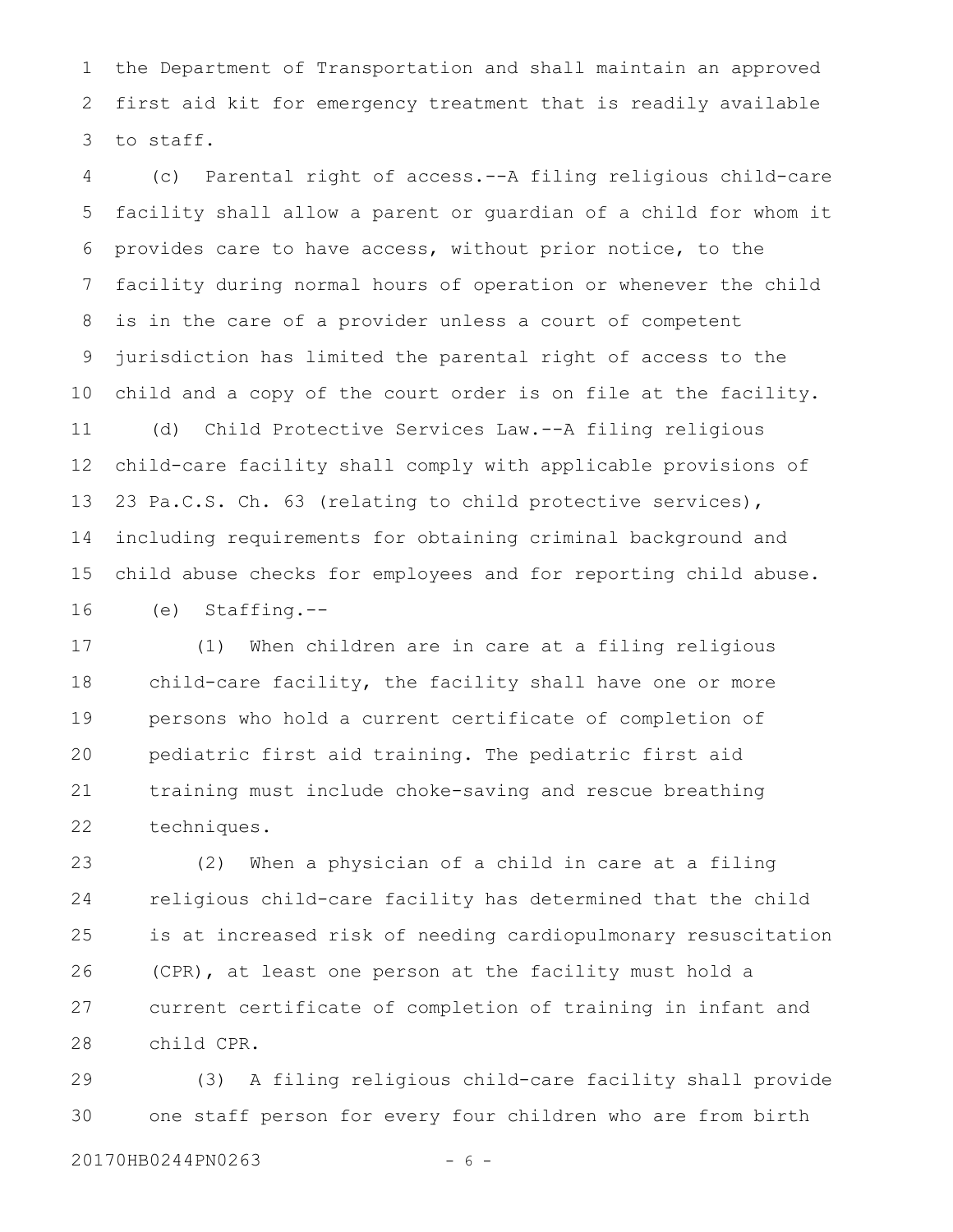to one year of age; one staff person for every five children who are between one and two years of age; and one staff person for every six children between two and three years of age. All children shall be directly supervised by a staff person. 1 2 3 4 5

(4) (i) When children are swimming or wading, the filing religious child-care facility shall provide one staff person for every child from birth to one year of age; one staff person for every two children who are between one and three years of age; one staff person for every five children between three and six years of age; and one staff person for every eight school-age children. 6 7 8 9 10 11 12

(ii) If children are in mixed age groups with no children younger than three years of age in care, the staff ratio applicable for the majority of children in care shall apply. 13 14 15 16

(iii) Parents and adult volunteers may be counted as staff for purposes of determining water safety ratios. (f) Staff medical examinations.-- 17 18 19

(1) A filing religious child-care facility shall require that all prospective staff persons, prior to employment, obtain a medical examination and health statement from a licensed physician, certified registered nurse practitioner or licensed physician's assistant. The examination shall include tests to determine whether the individual is free of serious communicable disease that may be spread through casual contact and the health statement shall indicate whether the individual has any such disease. 20 21 22 23 24 25 26 27 28

(2) A staff person who is not free of such disease may not be employed or utilized by a filing religious child-care 29 30

20170HB0244PN0263 - 7 -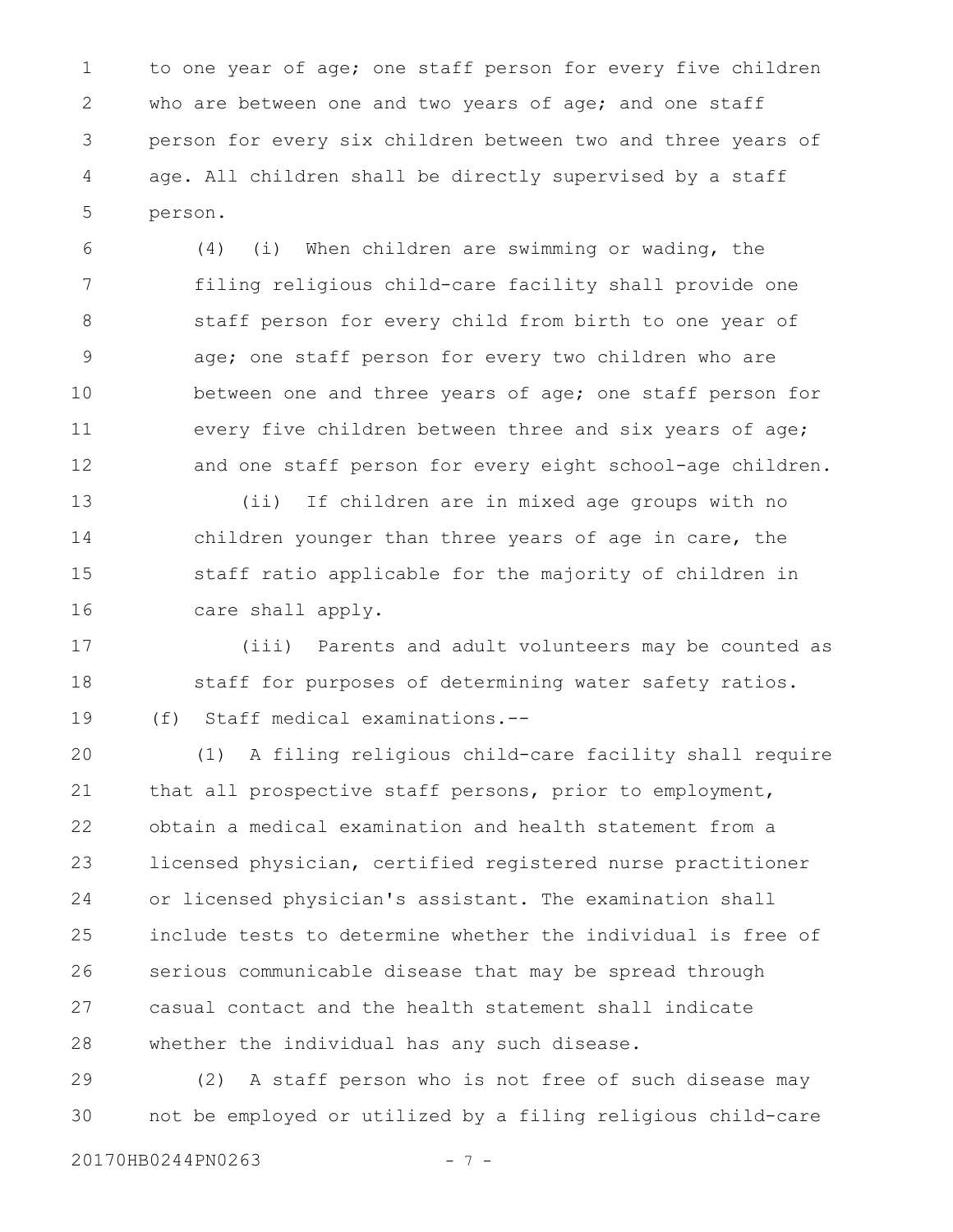facility unless the health statement indicates that the individual will not pose a serious threat to the health of children in care. 1 2 3

(3) The health statement shall be maintained on file at the filing religious child-care facility. 4 5

6

(g) Child medical examination and immunization.--

(1) A filing religious child-care facility shall require that each child who enrolls in the filing religious childcare facility has obtained a medical examination from a licensed physician, certified registered nurse practitioner or licensed physician's assistant within the 12 months preceding enrollment and has obtained age-appropriate immunizations. 7 8 9 10 11 12 13

(2) A record of the medical examination and immunization shall be maintained on file at the filing religious childcare facility no later than 60 days following enrollment unless the child is exempt from immunization pursuant to 28 Pa. Code § 23.84 (relating to exemption from immunization) and the filing religious child-care facility has written documentation of the exemption. 14 15 16 17 18 19 20

(h) Renewal of caregiver training.--A filing religious child-care facility shall require that caregivers renew their required training on or before expiration of any certification for the training, if applicable, or every three years. 21 22 23 24

25

(i) Affidavit from facility.--

(1) A filing religious child-care facility shall file an affidavit with the department which states the following: (i) The name, address and telephone number of the facility. 26 27 28 29

(ii) The name and address of the religious entity or 20170HB0244PN0263 - 8 -30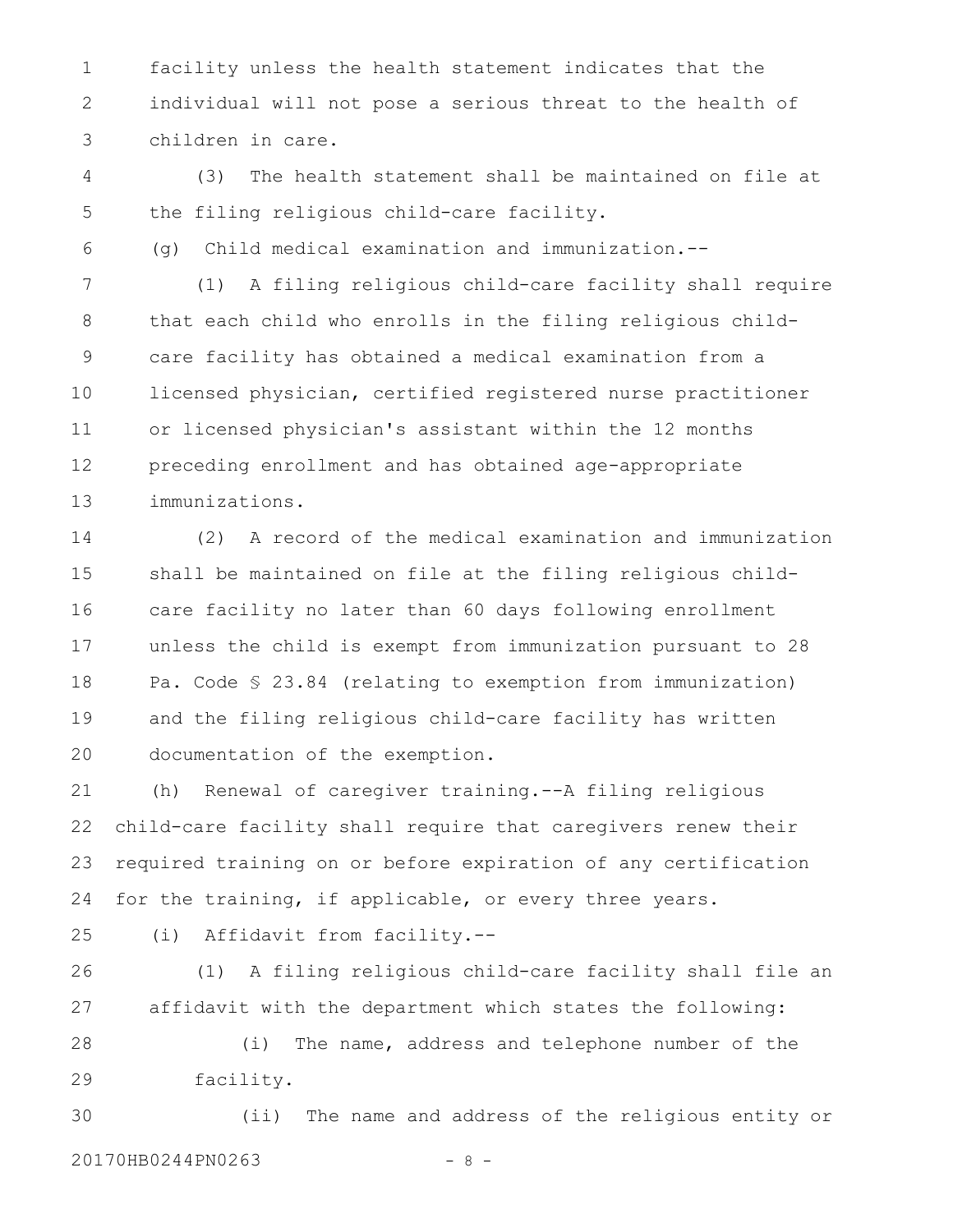entities that control, operate or supervise the facility. (iii) The name of the director or chief administrator of the facility. (iv) That the facility is in compliance with applicable Federal and State civil rights statutes. (2) A filing religious child-care facility shall file an amended affidavit with the department within 30 days of a change in any information contained in the previously submitted affidavit. (j) Facility plan.-- (1) A filing religious child-care facility shall develop a written plan outlining its own: (i) Procedures for handling medical emergencies, including maintenance of emergency contact information for each child in care. (ii) Program of typical daily activities. (iii) Health and safety procedures, including dropoff and pick-up procedures and procedures for dispensing medications. (iv) Procedures for food handling. (v) Procedures for maintaining sanitary conditions. (vi) Fee schedules. (vii) Staff qualifications. (2) The plan shall be provided to parents and guardians prior to enrollment of their children in the facility. (k) General health and safety maintained.-- (1) A filing religious child-care facility shall maintain ventilation, temperature, lighting and heat sources so as not to endanger the health or safety of children in care. 1 2 3 4 5 6 7 8 9 10 11 12 13 14 15 16 17 18 19 20 21 22 23 24 25 26 27 28 29 30

20170HB0244PN0263 - 9 -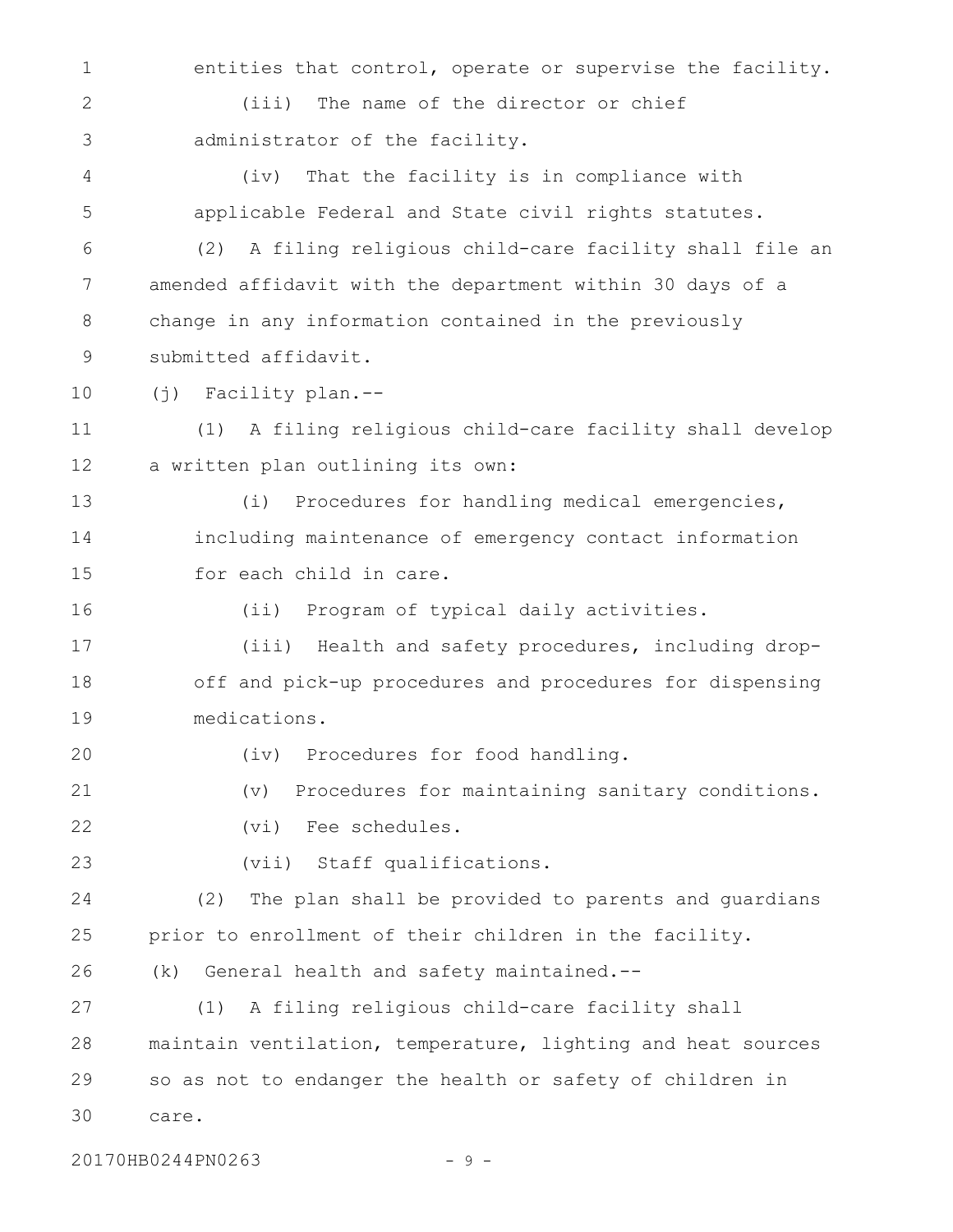(2) No child may be exposed to hazardous materials and conditions such as toxins and poisons, unprotected electrical outlets and firearms. 1 2 3

(l) Insurance.--A filing religious child-care facility shall maintain comprehensive general liability insurance to cover persons who are on the premises. A current copy of the insurance policy shall be on file at the facility. 4 5 6 7

Section 5. Time for filing and compliance with qualifications. (a) Time for filing.-- 8 9

(1) A religious child-care facility which operates on the effective date of this section and does not qualify as a nonfiling religious child-care facility shall file with the department the affidavit required by section 4(i) within 90 days. 10 11 12 13 14

(2) Any other religious child-care facility which is required to file under this act must do so at least 14 days before commencement of operations. 15 16 17

(b) Existing personnel.--The existing director and child caregivers of a religious child-care facility which is required by this act to file and has been in operation prior to the effective date of this section shall be permitted to continue to provide child care at the facility under this act, provided that these individuals satisfy the requirements for their respective duties and obtain required medical examinations and health statements within one year of the effective date of this section. 18 19 20 21 22 23 24 25 26

Section 6. Powers and duties of department. 27

(a) Inspections.-- 28

(1) The department shall conduct at least one annual unannounced visit and inspection of each filing religious 29 30

20170HB0244PN0263 - 10 -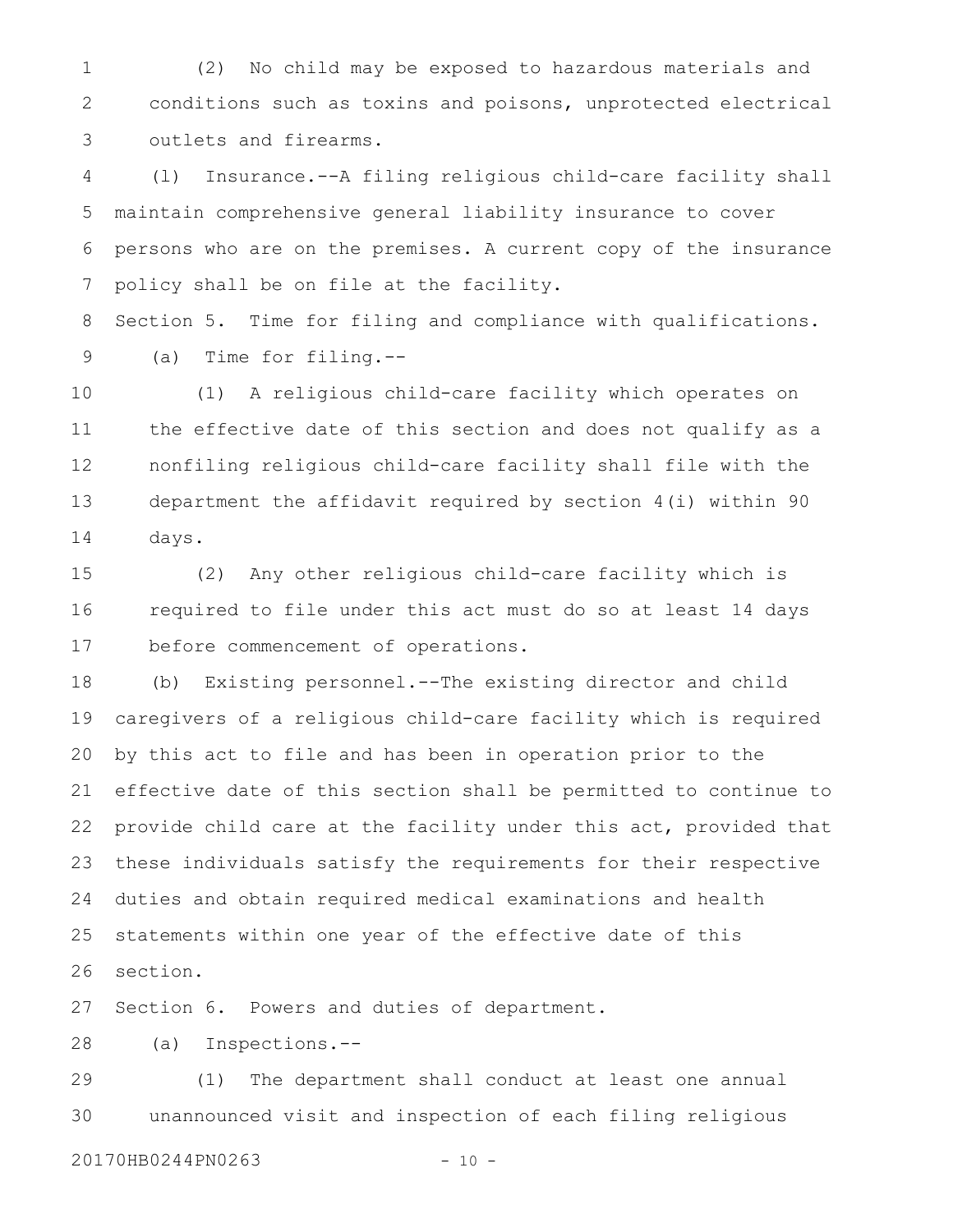child-care facility in which care is provided to seven or more children. The inspection shall be conducted during normal operating hours or at other times when children are being cared for at the facility to determine whether the facility is in compliance with the requirements of this act. 1 2 3 4 5

(2) The department shall visit and inspect filing religious child-care facilities in which care is provided to fewer than seven children as deemed appropriate by the department. 6 7 8 9

(3) The department shall conduct additional inspections of a filing religious child-care facility if it has reasonable cause to believe that the inspections are necessary to protect the health and safety of children in care at the facility. 10 11 12 13 14

(4) (i) The department shall conduct an onsite unannounced inspection, within 24 hours, excluding days that the department has determined a filing religious child-care facility is not in operation, upon receipt of a complaint alleging an immediate and serious risk to the health or safety of a child in care at a filing facility. 15 16 17 18 19 20

(ii) Complaints prompting an inspection pursuant to this paragraph shall include severe injury or death of a child in care, allegations of child abuse or conditions or practices that create an immediate and serious risk to a child. 21 22 23 24 25

(5) At its first inspection of a filing religious childcare facility pursuant to this act, the department shall provide the facility with a copy of this act. 26 27 28

(b) Enforcement of substantial compliance.-- 29

(1) Whenever, upon visitation and inspection, the 30

20170HB0244PN0263 - 11 -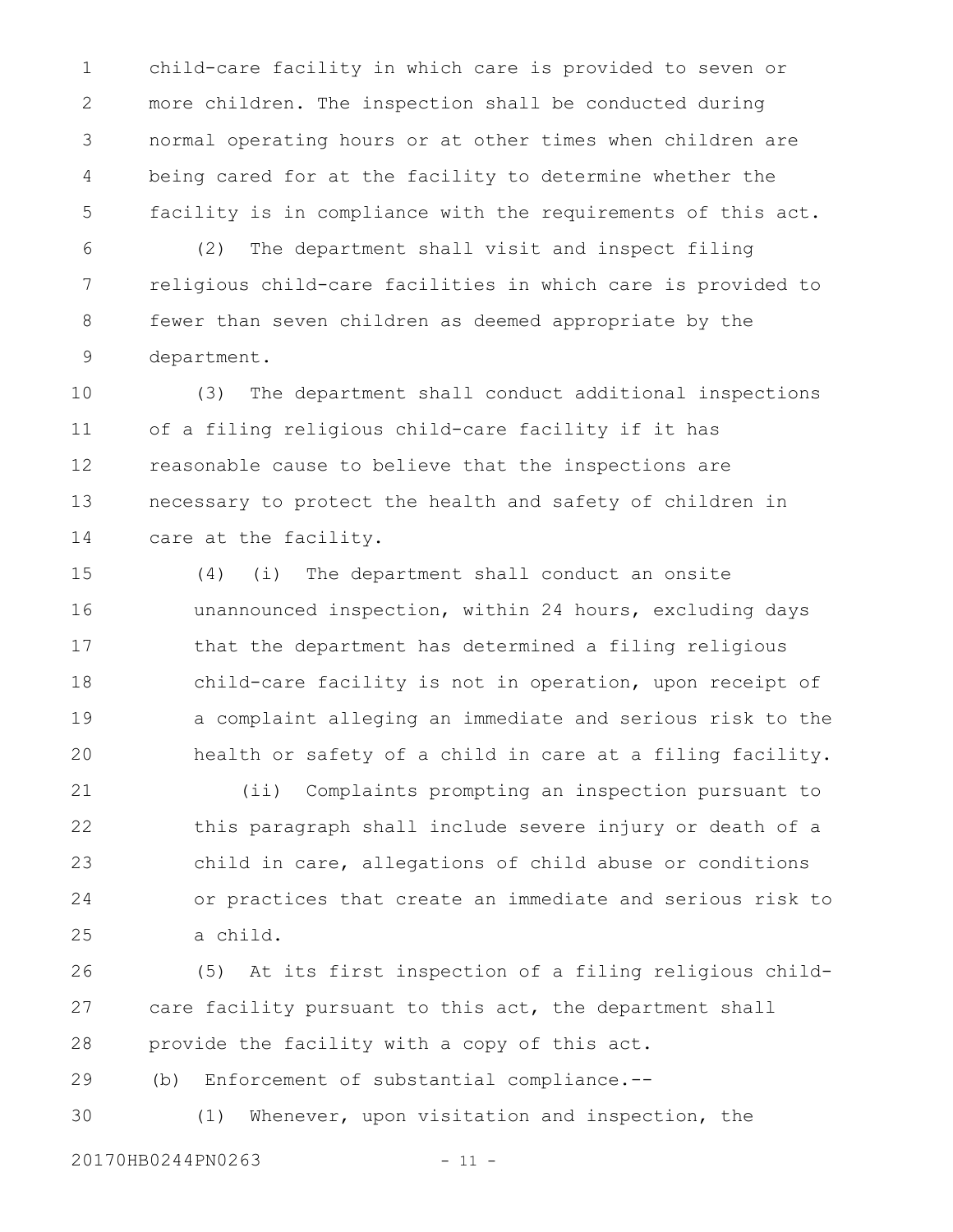department finds that a filing religious child-care facility is in substantial noncompliance with this act, the department shall give written notice to the facility concerning the nature of the alleged noncompliance and shall direct the director or chief administrator of the filing religious child-care facility to comply with this act. 1 2 3 4 5 6

(2) If substantial compliance does not occur within 30 days of the date of the notice, the department may thereafter institute appropriate legal proceedings in the court of common pleas of the county in which the filing religious child-care facility is located to enforce substantial compliance. 7 8 9 10 11 12

(c) Emergency closure of dangerous facilities.-- 13

(1) If the department finds that conditions exist that pose an immediate and serious risk to the health or safety of children in care at a filing religious child-care facility, the department shall take immediate action necessary to protect the children. 14 15 16 17 18

(2) The department may also apply to the court of common pleas of the county in which the filing religious child-care facility is located for immediate injunctive relief, including removal of children from the facility or closure of the facility. In such case, the department shall bear the burden of proving that conditions exist that pose an immediate and serious risk to the health or safety of children in care that necessitate the relief requested. (d) Filing fee prohibited.--The department may not charge filing religious child-care facilities a fee for filing the affidavit required under section 4(i). Section 7. Autonomy of religious child-care facilities. 19 20 21 22 23 24 25 26 27 28 29 30

20170HB0244PN0263 - 12 -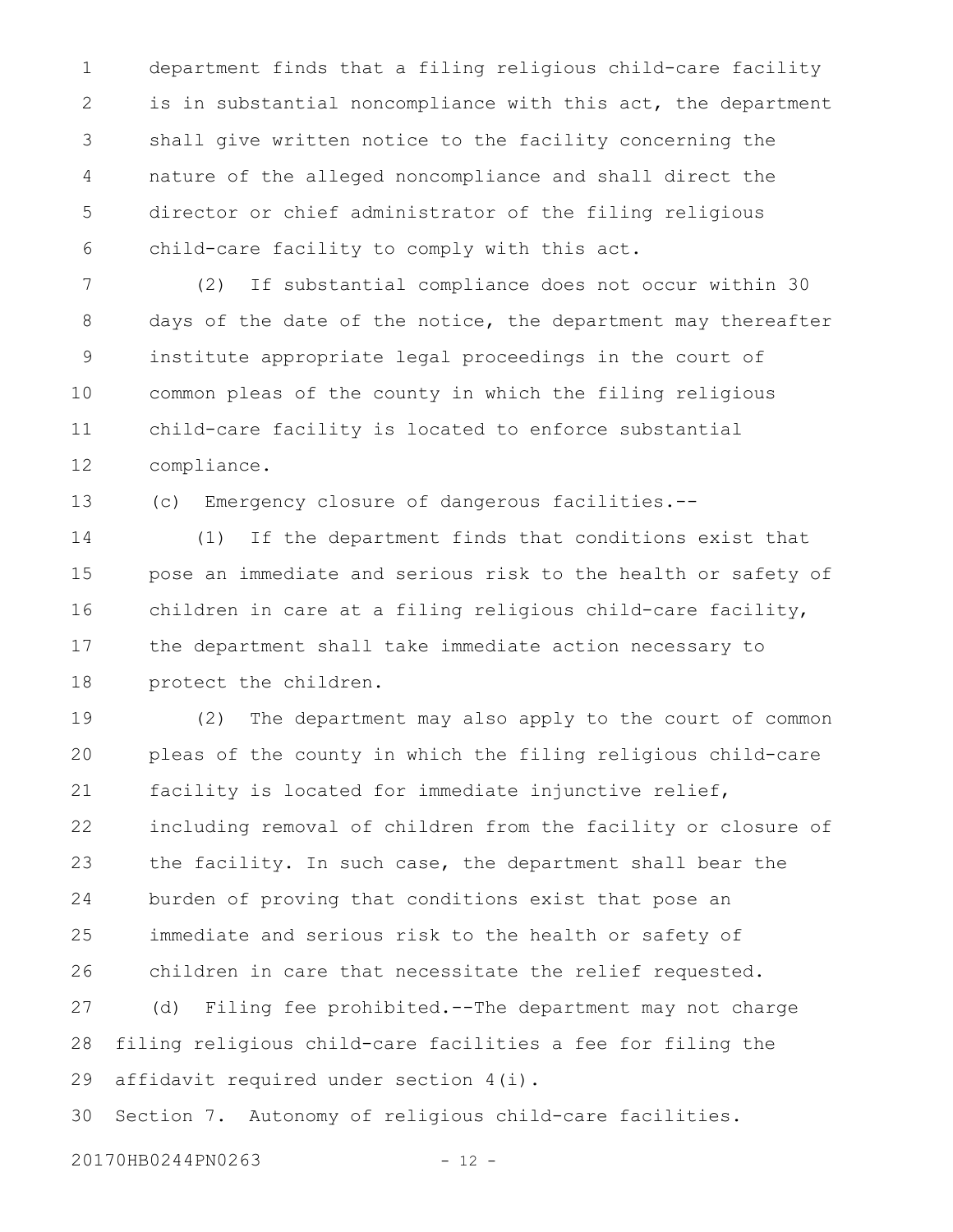(a) Program and selection of personnel and children.--The department, any other governmental agency, political subdivision or other governmental entity may not attempt to exercise authority over the program, curriculum, ministry, teaching or instruction offered in a religious child-care facility. Nor shall any such governmental entity attempt to exercise authority over the selection of children who enroll in a religious childcare facility. 1 2 3 4 5 6 7 8

9

(b) Other laws preempted.--

(1) The department shall not have any authority over religious child-care facilities, except as specifically provided for in this act. 10 11 12

(2) An ordinance, rule, regulation or other requirement of a political subdivision which purports to regulate a religious child-care facility is preempted and superseded, except as provided under section 4(a) or as provided by any generally applicable building code or zoning ordinance. Section 8. Other provisions. 13 14 15 16 17 18

19

(a) Voluntary compliance.--

(1) A nonfiling religious child-care facility may voluntarily become a filing religious child-care facility by filing an affidavit with the department pursuant to section 4(i) and complying with the provisions of this act. 20 21 22 23

(2) Nothing in this act shall be construed to prevent a religious child-care facility from voluntarily obtaining a certificate of compliance or license from the department in lieu of filing pursuant to this act and complying with this act. 24 25 26 27 28

(b) Public school code affidavits.--A nonfiling religious child-care facility that provides care for children who are two 29 30